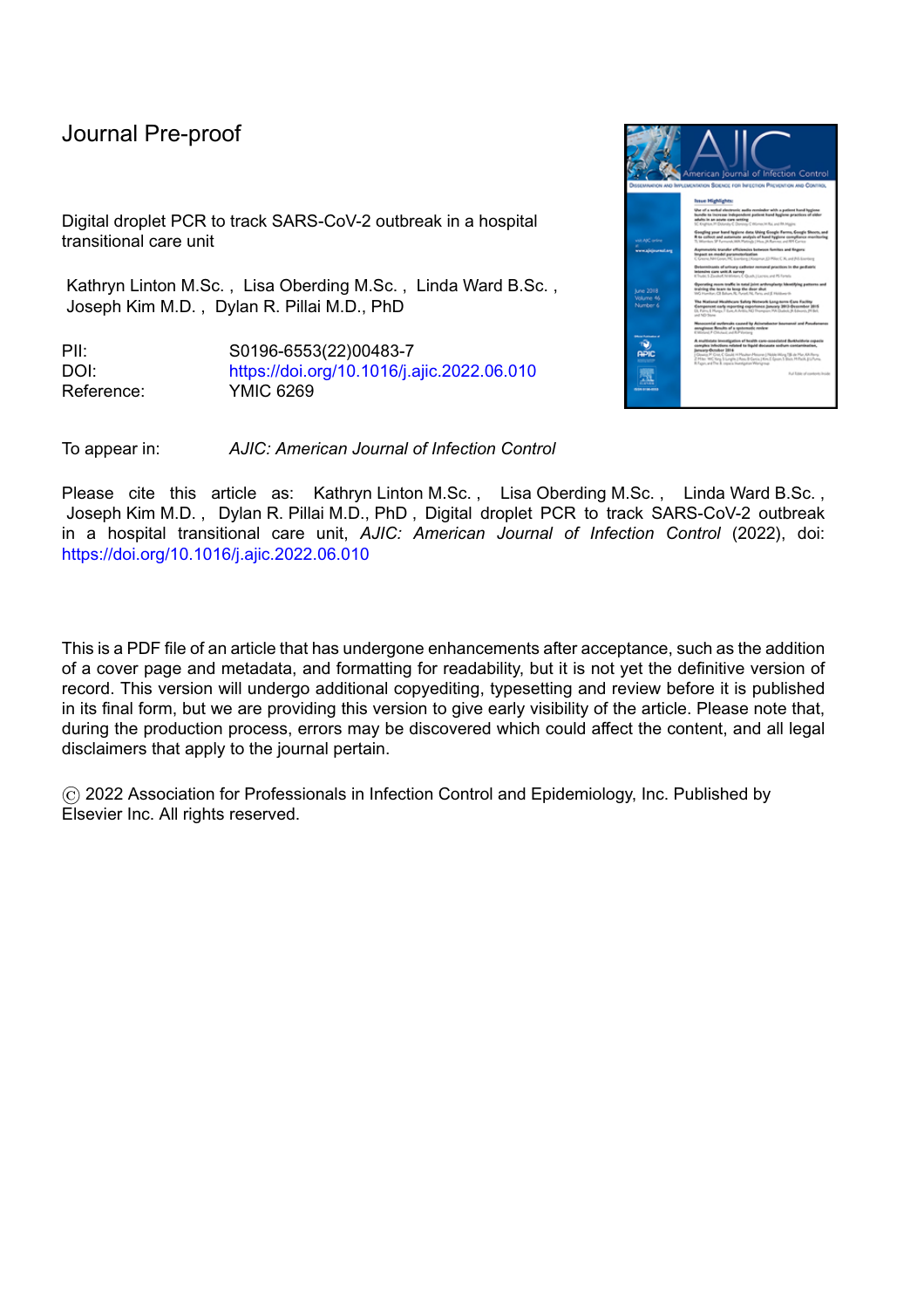Digital droplet PCR to track SARS-CoV-2 outbreak in a hospital transitional care unit

Kathryn Linton M.Sc.<sup>1</sup>, Lisa Oberding, M.Sc.<sup>2</sup>, Linda Ward B.Sc.<sup>1</sup>, and Joseph Kim, M.D.<sup>1,3</sup>, Dylan R. Pillai M.D., PhD 2,3,4

- 1. Infection Prevention and Control, Alberta Health Services, Calgary, AB, Canada
- 2. Department of Medicine, University of Calgary, Calgary, AB, Canada
- 3. Alberta Precision Laboratories, Calgary, AB, Canada

l

4. Department Pathology and Laboratory Medicine, University of Calgary, Calgary, AB, Canada

Running Title: Digital droplet PCR SARS-CoV-2 outbreak

Corresponding author: Dylan Pillai MD, PhD, Departments of Pathology and Laboratory Medicine, University of Calgary, 9-3535 Research Road NW, 1W-416, Calgary, AB, Canada, T2L2K8, drpillai@ucalgary.ca, T: 403-770-3338, F: 403-770-3347

Conflicts of interest: All authors report no conflict of interest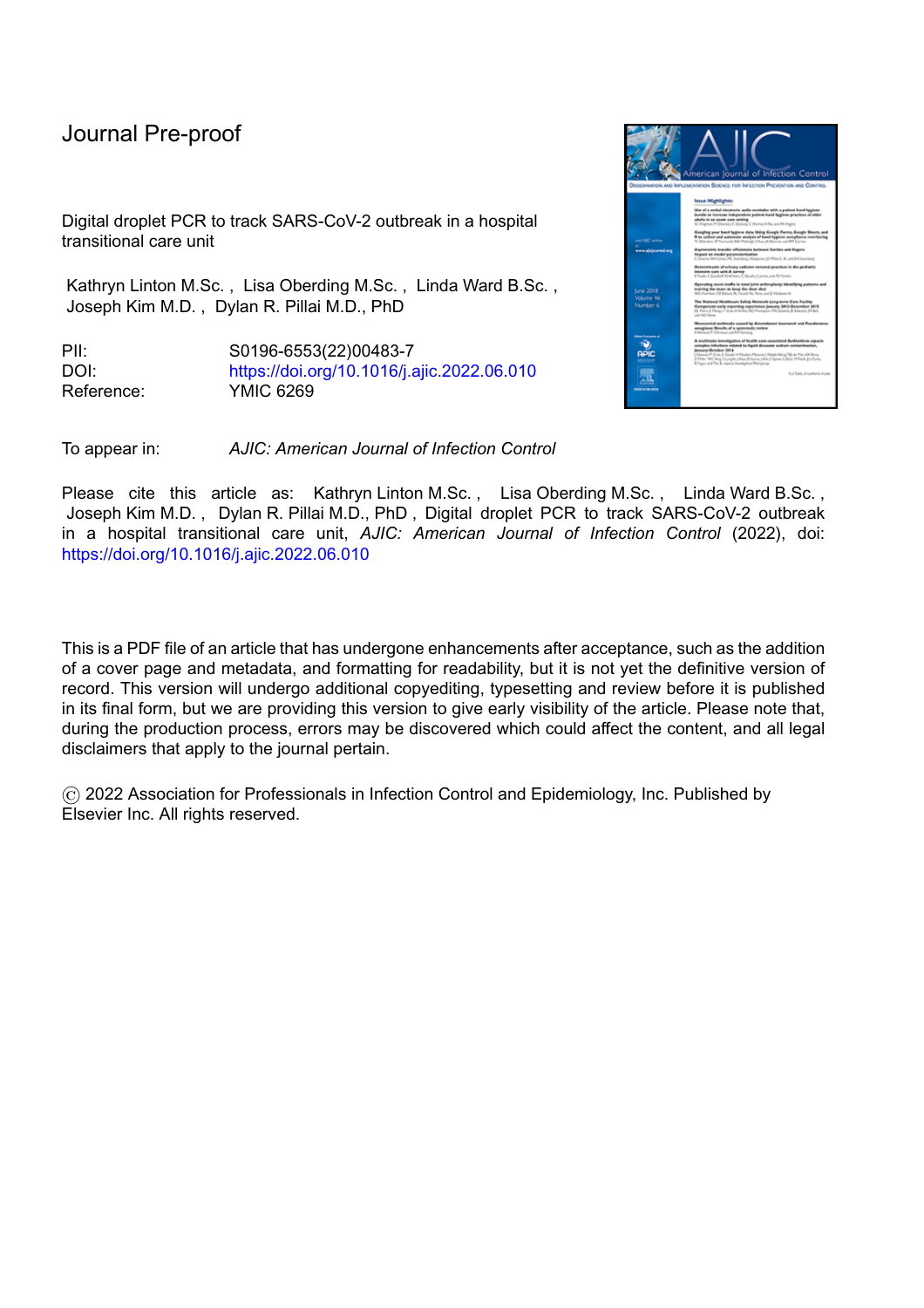# **Abstract**

We describe a large outbreak of SARS-CoV-2 on a transition unit composed of elderly patients awaiting placement. Environmental and patient sample analyses using ddPCR suggested possible fomite transmission and high viral burden source from a few individual patients. This outbreak illustrates challenges inherent to this specific patient population.

**Keywords:** SARS-CoV-2, COVID-19, outbreak, long term care, ddPCR

l

# **Introduction**

Numerous outbreaks in healthcare settings during the SARS-CoV-2 pandemic have been reported. Transmission occurs mainly via respiratory droplets and possibly contaminated surfaces or aerosols.<sup>1</sup> Rapid propagation of SARS-CoV-2 within healthcare settings has raised the possibility of "super-spreader events".<sup>2,3</sup>

This report describes an outbreak that occurred within a single unit at a large urban hospital in Calgary, Alberta, Canada during fall 2020 in a transitional unit for patients awaiting long-term care.

## **Methods**

## Outbreak Identification and Management

The initial case was a regular visitor who tested positive on November  $17<sup>th</sup>$ , 2020. The patient associated was isolated and screened. The following day they tested positive, and a multi-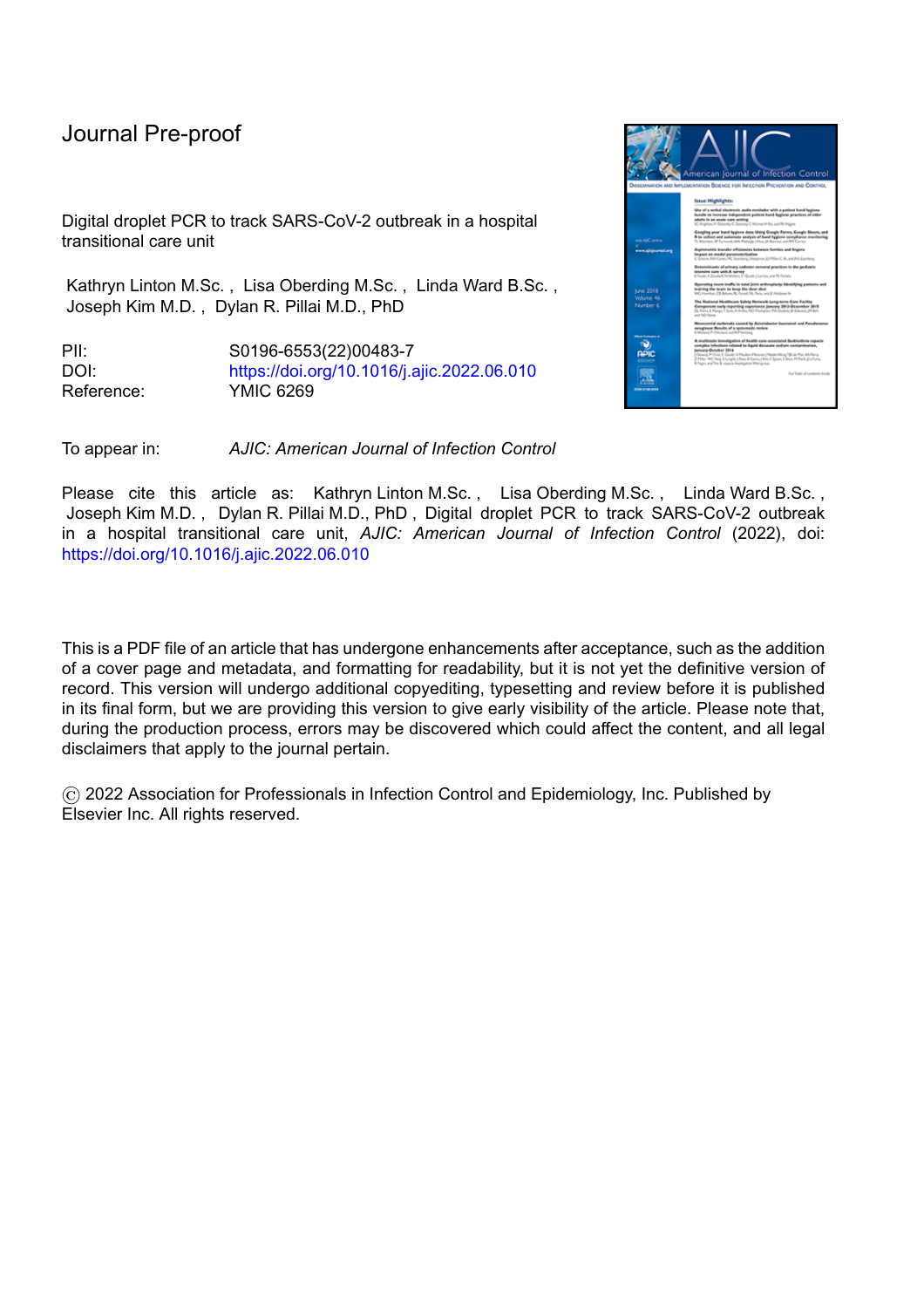l

disciplinary outbreak management team was established. As all patients had been on the unit for weeks to months, any new cases were considered nosocomial. Detailed epidemiologic investigation was pursued and key outbreak control measures were implemented including prevalence testing of all patients and healthcare workers (HCW) every 3 to 5 days, precautions for symptomatic positive patients and their contacts, unit closure to admission or transfers, enhanced cleaning, discontinuation of group activities, and strict visitor restrictions. Any positive patients were transferred to designated COVID units.

#### Laboratory Tests and Environmental Sampling

Patient and HCW testing was done using reverse-transcription PCR (RT-PCR) as per Alberta Precision Laboratories' (APL) standard protocols.<sup>4</sup> Genomic sequencing was performed on select samples to determine lineage at Alberta Health Bioinformatics. A total of 97 environmental samples were taken throughout the unit by using floc swabs to thoroughly swab each area of interest the same number of times, placing into Dulbecco's Modified Eagle Medium (DMEM) and freezing at -80°C before being extracted for analysis.<sup>5</sup>

In addition to testing through APL, patient and environmental samples were tested using the Bio-Rad SARS-CoV-2 ddPCR Kit (Bio-Rad, Pleasanton, CA, USA) with an AutoDG and QX200 ddPCR system (Bio-Rad, Pleasanton, CA). Data was analyzed in QX Manager 1.2 Standard Edition. Results were reported as copies/ $\mu$ L of N1 and N2 genes in the extracted RNA.

## **Results**

From November 19 to December 29, 2020, there were 34 cases (21 patients, 12 HCWs, 1 visitor). Despite immediate implementation of outbreak measures, by the sixth day 14 patients and 3 HCWs were positive (Figure 1). Due to the rapid spread and high attack rate, the unit was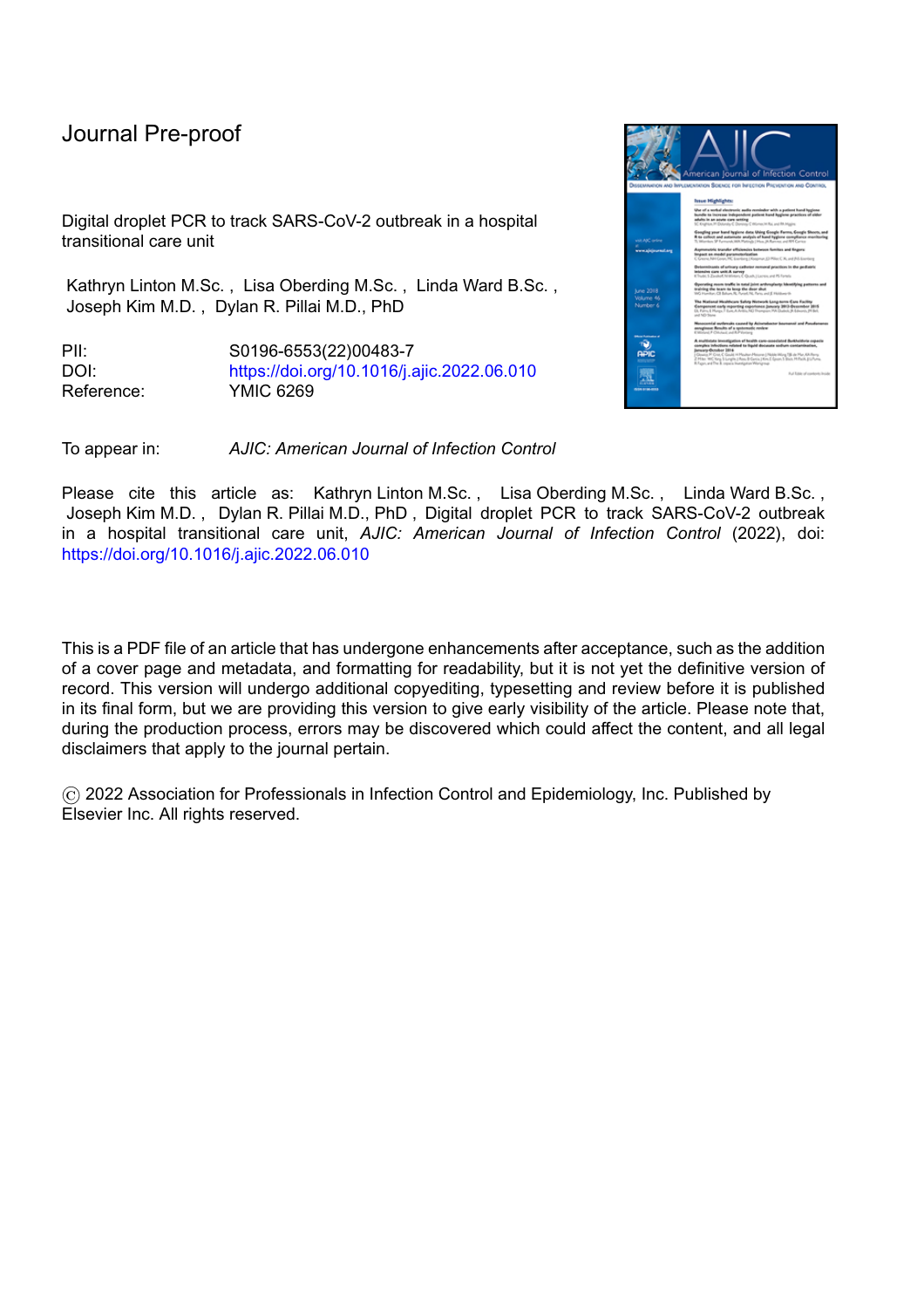l

closed on November 27; all patients were transferred to COVID units, and all HCWs were furloughed for 14 days. Seventy percent of patients became positive (mean age = 84 years, 45% male). Two patients passed away, while 42% required oxygen therapy. There was progressive geographic spread starting from the index case room suggesting rapid person-to-person spread (Figure 2A).



*Figure 1: Outbreak timeline. P=patient, S=staff. Boxes indicate illness duration; yellow = patient, purple = health care worker, green = visitor. Faded boxes indicate asymptomatic illness. -/+ indicate results of RT-PCR test for COVID-19 taken on that date. Dark circles indicate patients who required oxygen on that date, and red boxes indicate date patients became deceased. Red stars indicate patients who tested to have a very high viral load as per ddPCR testing (Figure 2). Blue line indicates date of unit closure.*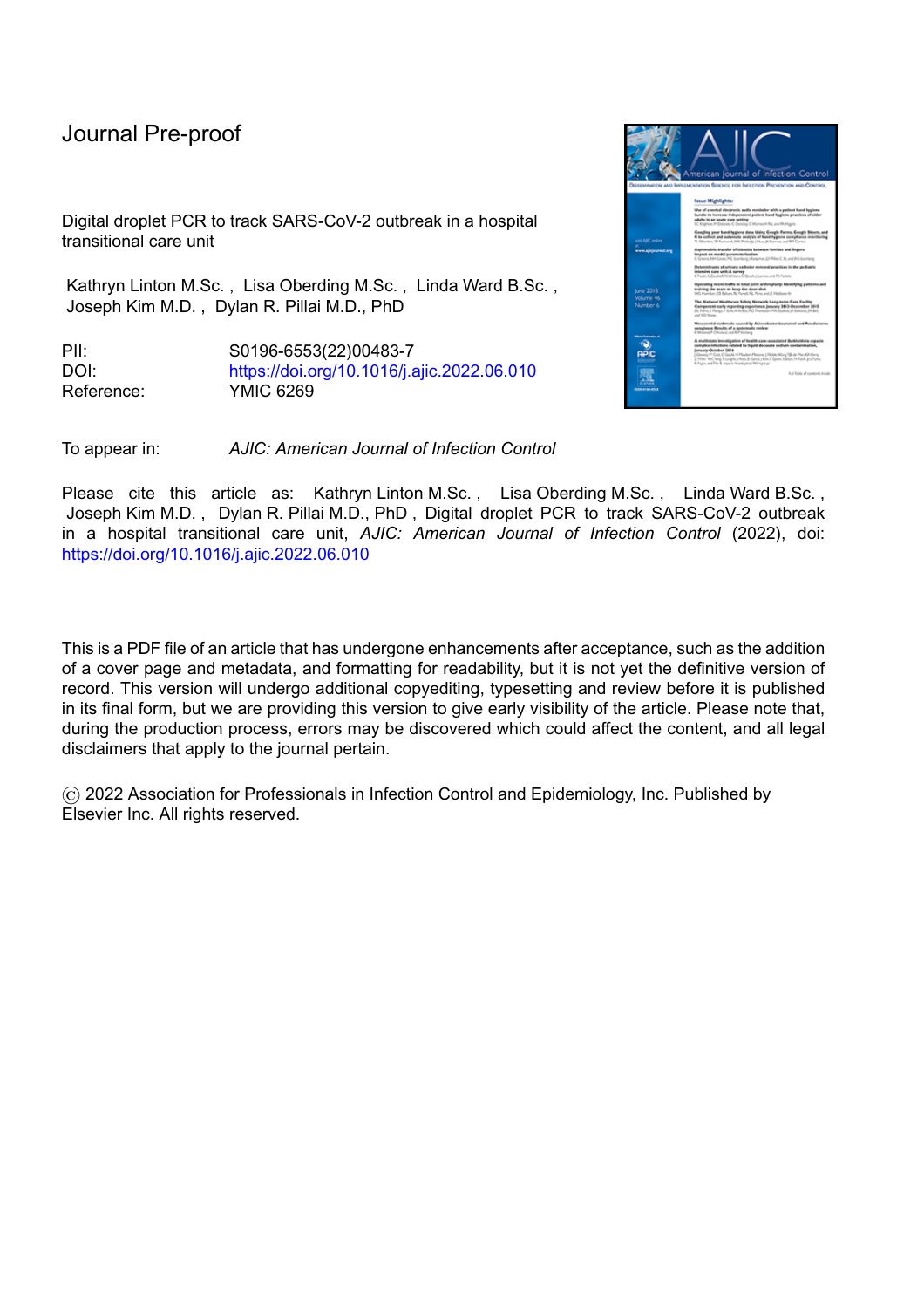l



*Figure 2: A) Results of environmental swab testing by ddPCR. Blue indicates negative for SARS-CoV-2 genetic material. Yellow indicates low detection (either N1 or N2 detected at 0.2-0.5 cp/µL). Orange indicates medium detection (either N1 or N2 detected at >0.5 cp/µL). Red indicates high detection (both N1 and N2 detected, >0.2 cp/µL). B) Outbreak tracking by viral gene load in patient swabs as measured by ddPCR. Viral gene load (red circles being highest, grey circles being lowest number of gene copies detected) is plotted by patient room number by date when sample was taken. Centre of circles indicate patient location and date of sampling. Blue line indicates date of unit closure. On the room map, red stars indicate rooms with positive patients during the outbreak, while red filled circles indicate the location of high viral load "super-spreader" patients, and red open circles indicate the location of environmental samples positive for SARS-CoV-2, close to these patients.*

There was an incomplete uptake of HCW prevalence screening, and 12/49 HCWs tested

positive during the outbreak. Ten cases were determined to be hospital-acquired. None required

hospitalization, and two remained asymptomatic.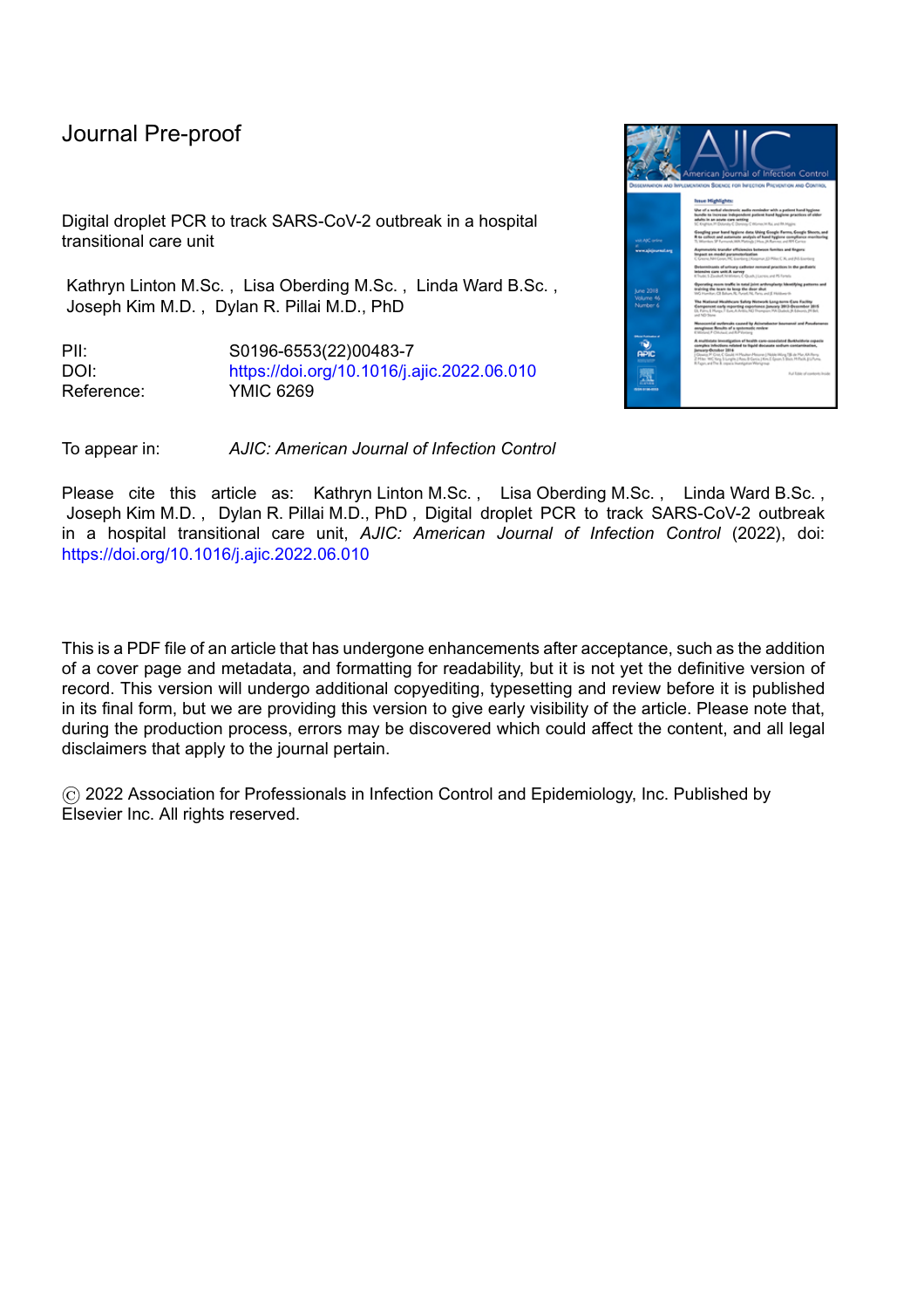Genomic screening showed samples shared a common phylogeny (B.1.438). As multiple lineages were present at the time, this supports one or few sources of introduction.

l

From the 97 environmental samples, 7% were positive for SARS-CoV-2 genetic material (n=7) (Figure 2A). Four were from common areas/items (walkers and chairs). The swab of the blanket warmer, sink, and door handle inside the clean utility room was also positive.

Several of the early patient case samples were quantified using ddPCR (Figure 2B). Viral gene load varied, with some having very high levels of virus.

## **Discussion**

Cases rapidly increased with an epidemic curve pattern suggesting a common source of exposure. ddPCR testing showed several early cases had high viral burden, corroborating rapid spread from few sources. The specific patient population coupled with unit layout were significant contributing factors. Many patients had underling dementia and wandered; these patients were also unable to comply well with masking, hygiene, and physical distancing. Similar challenges have been observed in long term care and combined nursing facilities.<sup>6</sup>

During the outbreak, surface sanitation was performed multiple times daily. Staff were also required to wear PPE, and were asked to wash and sanitize their hands frequently in addition to following social distancing. Most environmental samples came back negative for SARS-CoV-2 genes, including a room recently occupied by a COVID-19 patient, indicating cleaning practices were mostly sufficient for decontamination. However, a few potential sources of spread including a clean utility room accessed only by staff as well as shared common use items had viral genetic material, potentially indicating improper hygiene practices. The results indicate that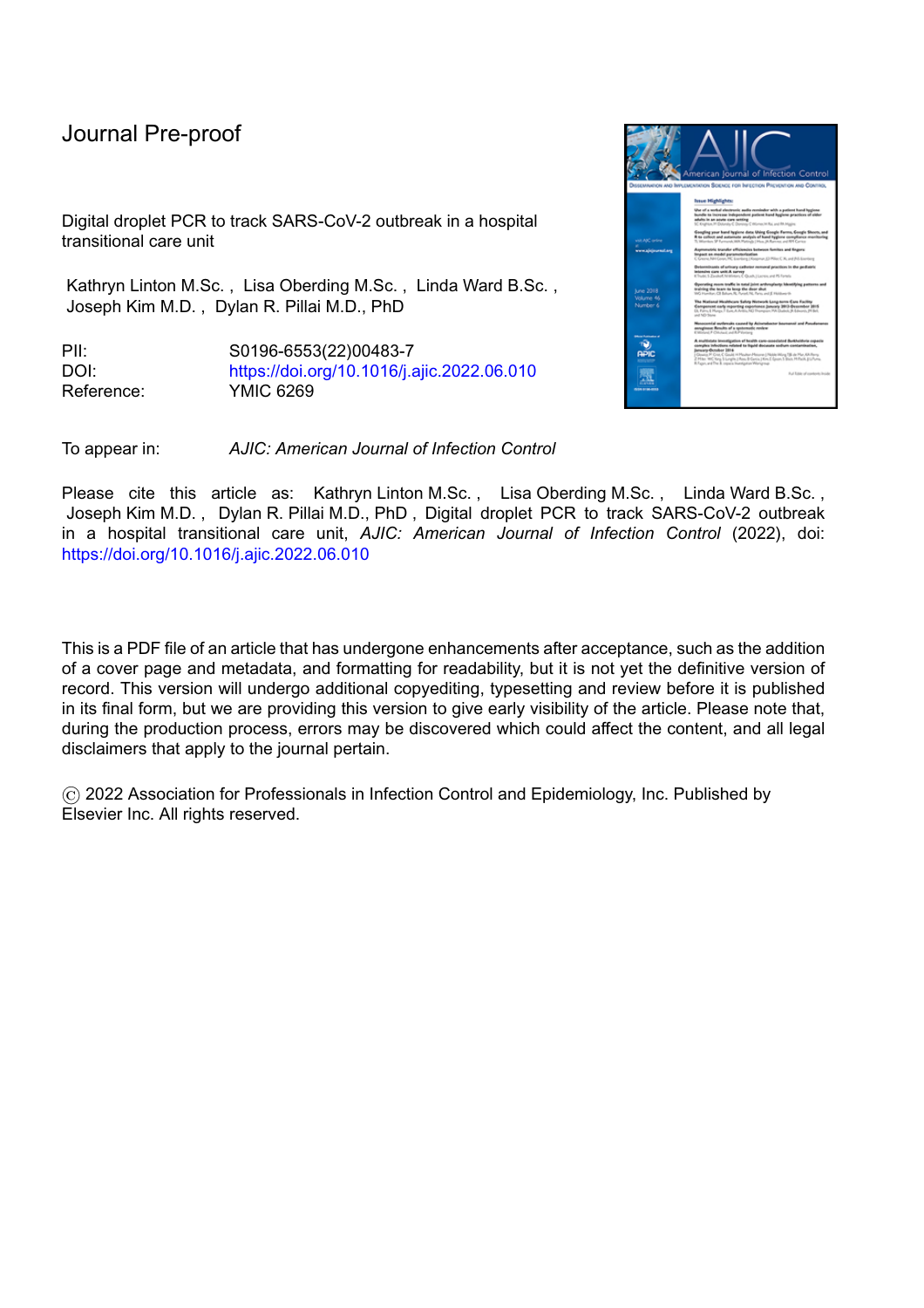fomite transmission may have played a role in this outbreak. Other studies have reported the importance of contaminated surfaces in SARS-CoV-2 transmission.<sup>1</sup>

l

This study was novel in its use of ddPCR. RT-PCR testing of patient samples has been the primary method used to identify COVID-19 cases.<sup>7</sup> ddPCR differs in that the reaction is separated into droplets containing template and the components for the RT-PCR reaction. Each droplet is then measured for absolute fluorescence at the endpoint, and using Poisson distribution, allows for end-point quantification without standard curves in a way that is less sensitive to reaction efficiency and inhibitors. Because of this, ddPCR may provide diagnostic advantages in sensitivity, quantitative capability, and robustness to inhibition for samples of lower quality or those with lower viral titres such as environmental swabs.  $8 \text{ In this study, ddPCR}$ was able to identify patients with high viral loads along with unknown points of environmental contamination. While Ct values from RT-PCR tests can give some indication of viral loads, they are not as exact in their estimations as ddPCR without the use of a standard curve, which was typically not run during pandemic diagnostics. Identification of super-spreader individuals and areas of potential environmental risk during an outbreak could allow for better tracking and outbreak management.

Several key learning points were shared with frontline staff and management, including careful patient and HCW symptom screening, early precaution implementation and testing, increased vigilance around cleaning, and removal of common items. Patient population characteristics and unit infrastructure should be taken into account for control, and novel diagnostic technology may be useful in understanding outbreak anatomy.

7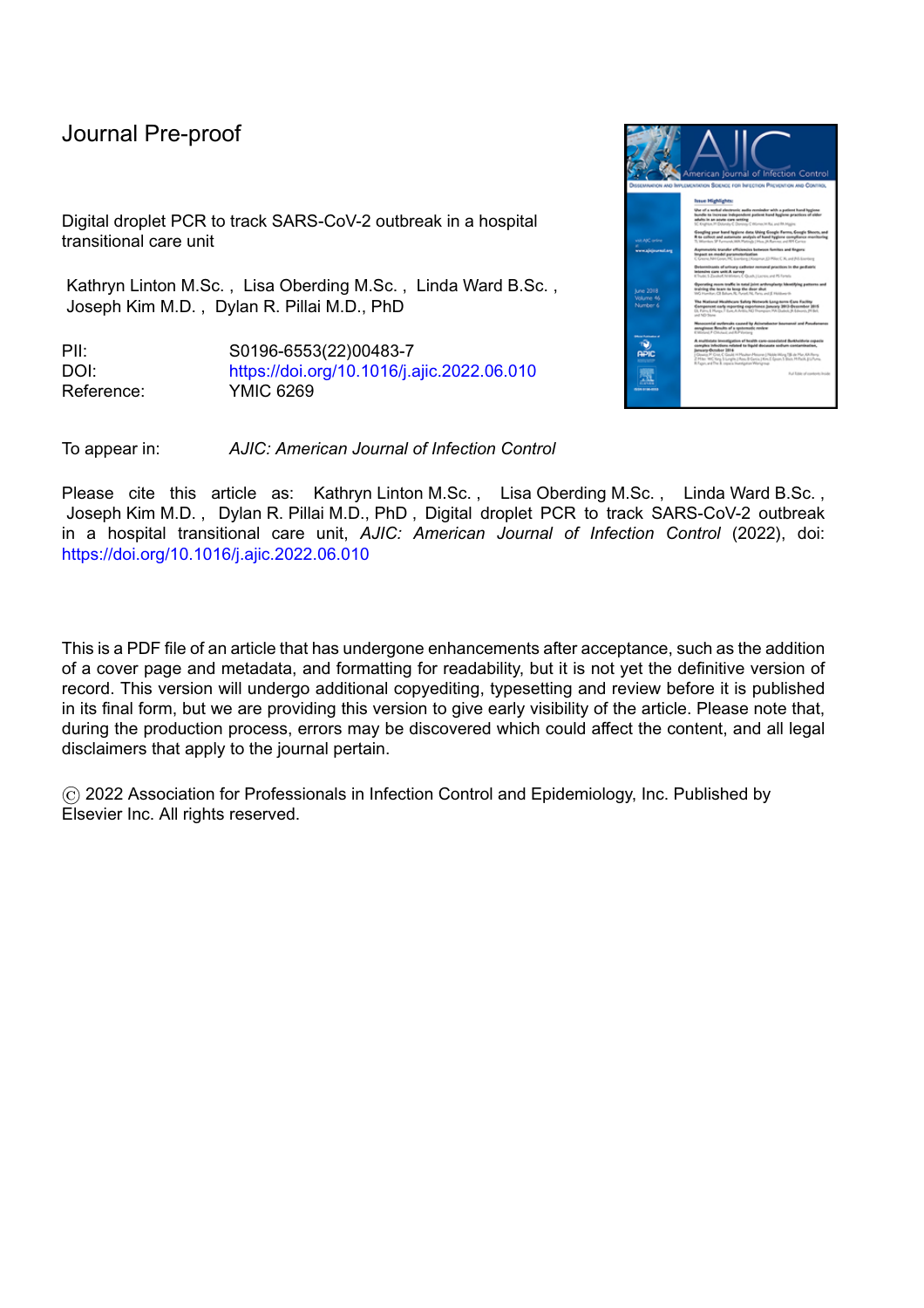*Financial Support:* This work was supported by the Canadian Institutes of Health Research [NFRFR-2019-00015] and the Canada Foundation for Innovation grant [EO 40999].

*Conflict of Interest:* All authors report no conflicts of interest relevant to this article.

l

# **References**

- 1. Bak A, Mugglestone MA, Ratnaraja N V., et al. SARS-CoV-2 routes of transmission and recommendations for preventing acquisition: joint British Infection Association (BIA), Healthcare Infection Society (HIS), Infection Prevention Society (IPS) and Royal College of Pathologists (RCPath) guidance. *J Hosp Infect*. 2021;114:79-103.
- 2. Lemieux JE, Siddle KJ, Shaw BM, et al. Phylogenetic analysis of SARS-CoV-2 in Boston highlights the impact of superspreading events. *Science*. 2021;371(6529).
- 3. Spielmanns M, Pekacka-Egli AM, Cecon M, et al. COVID-19 Outbreak During Inpatient Rehabilitation: Impact on Settings and Clinical Course of Neuromusculoskeletal Rehabilitation Patients. *Am J Phys Med Rehabil*. 2021;100(3):203-208.
- 4. Pabbaraju K, Wong AA, Douesnard M, et al. Development and validation of RT-PCR assays for testing for SARS-CoV-2. *https://doi.org/103138/jammi-2020-0026*. 2021;6(1):16-22.
- 5. Toppings N, Mohon AN, Lee Y, et al. Saliva-Dry LAMP: A rapid near-patient detection system for SARS-CoV-2. *Sci Rep*. 2021;(Submitted.
- 6. Graham NSN, Junghans C, Downes R, et al. SARS-CoV-2 infection, clinical features and outcome of COVID-19 in United Kingdom nursing homes. *J Infect*. 2020;81(3):411-419.